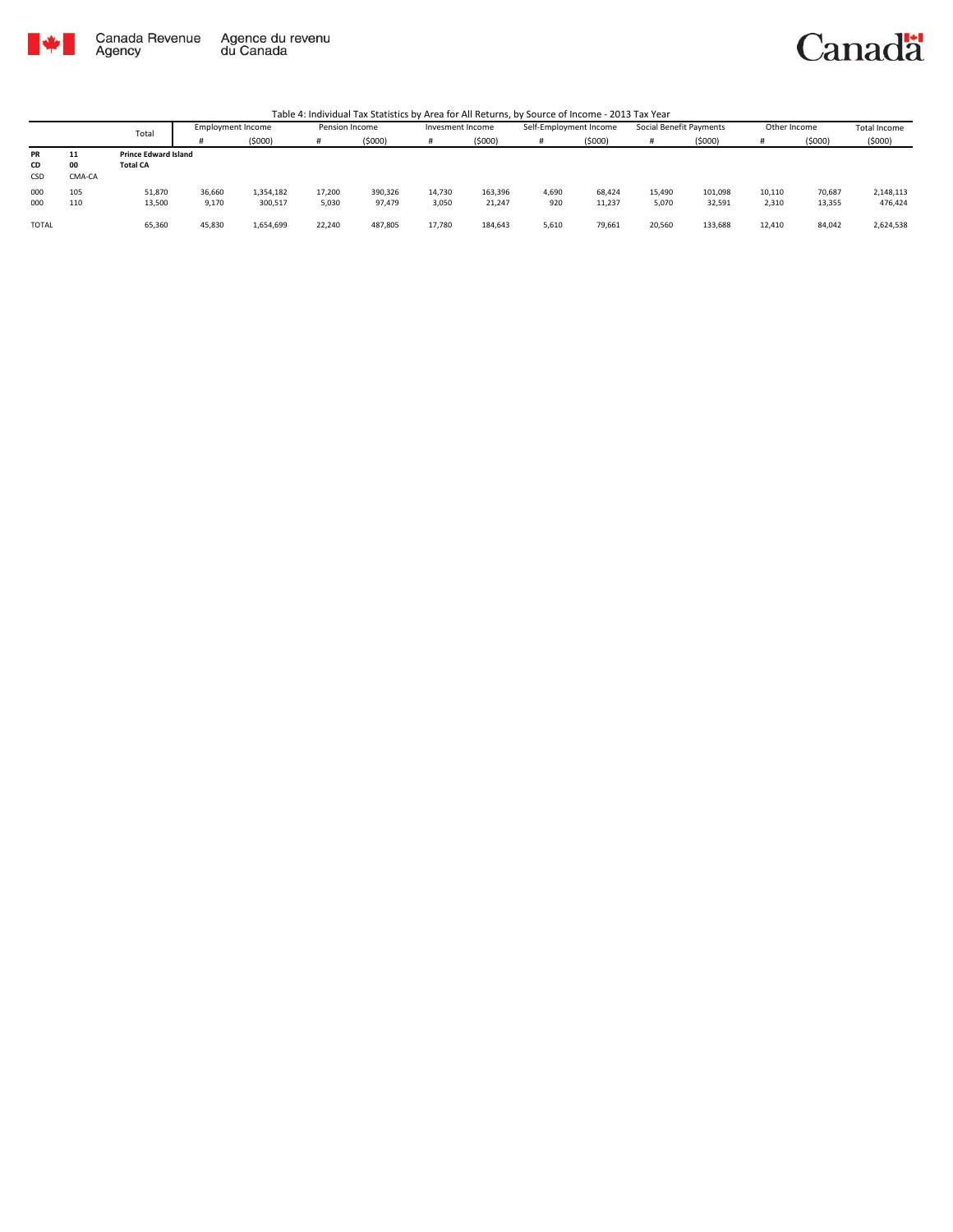

## Canadä

|              |        |                             | <b>Employment Income</b> |         | Pension Income |        |       | Invesment Income |       | Self-Employment Income |       | Social Benefit Payments | Other Income |        | <b>Total Income</b> |
|--------------|--------|-----------------------------|--------------------------|---------|----------------|--------|-------|------------------|-------|------------------------|-------|-------------------------|--------------|--------|---------------------|
|              |        | Total                       | Ħ                        | (5000)  | #              | (5000) | #     | (5000)           | $\#$  | (5000)                 | #     | (5000)                  | #            | (5000) | (5000)              |
| <b>PR</b>    | 11     | <b>Prince Edward Island</b> |                          |         |                |        |       |                  |       |                        |       |                         |              |        |                     |
| CD           | 01     | <b>Kings</b>                |                          |         |                |        |       |                  |       |                        |       |                         |              |        |                     |
| CSD          | CMA-CA |                             |                          |         |                |        |       |                  |       |                        |       |                         |              |        |                     |
| 001          | 997    | 790                         | 480                      | 13,989  | 290            | 4,951  | 210   | 916              | 150   | 3,032                  | 380   | 3,454                   | 110          | 637    | 26,980              |
| 002          | 997    | 310                         | 190                      | 4,928   | 110            | 2,062  | 80    | 473              | 70    | 1,428                  | 130   | 1,171                   | 40           | 436    | 10,499              |
| 004          | 997    | 280                         | 170                      | 4,309   | 110            | 1,777  | 80    | 429              | 50    | 706                    | 150   | 1,235                   | 30           | 307    | 8,763               |
| 006          | 997    | 720                         | 450                      | 12,388  | 300            | 5,084  | 160   | 720              | 110   | 1,517                  | 370   | 3,289                   | 110          | 535    | 23,532              |
| 008          | 997    | 670                         | 450                      | 12,359  | 270            | 4,598  | 150   | 908              | 80    | 863                    | 330   | 2,644                   | 120          | 596    | 21,968              |
| 009          | 997    | 1,010                       | 640                      | 18,599  | 400            | 7,097  | 240   | 1,186            | 120   | 1,516                  | 500   | 4,027                   | 150          | 552    | 32,976              |
| 011          | 998    | 160                         | 110                      | 3,343   | 60             | 1,132  | 40    | 216              | 20    | 43                     | 80    | 557                     | 30           | 100    | 5,391               |
| 014          | 997    | 650                         | 440                      | 13,780  | 230            | 3,847  | 140   | 1,166            | 90    | 782                    | 300   | 2,313                   | 90           | 558    | 22,447              |
| 016          | 997    | 640                         | 450                      | 12,715  | 220            | 3,757  | 150   | 950              | 90    | 814                    | 300   | 2,332                   | 90           | 388    | 20,957              |
| 018          | 997    | 1,530                       | 1,010                    | 27,068  | 580            | 10,176 | 370   | 2,134            | 200   | 2,243                  | 740   | 6,157                   | 230          | 1,496  | 49,274              |
| 019          | 997    | 410                         | 290                      | 8,485   | 140            | 2,142  | 90    | 533              | 50    | 179                    | 200   | 1,517                   | 70           | 289    | 13,144              |
| 021          | 998    | 250                         | 180                      | 5,502   | 70             | 1,018  | 50    | 167              | 40    | 599                    | 120   | 916                     | 30           | 95     | 8,299               |
| 022          | 996    | 210                         | 140                      | 3,747   | 70             | 989    | 30    | 190              | 30    | 375                    | 120   | 1,027                   | 30           | 115    | 6,442               |
| 024          | 997    | 480                         | 350                      | 8,738   | 160            | 2,311  | 70    | 801              | 70    | 682                    | 300   | 2,812                   | 80           | 449    | 15,794              |
| 026          | 997    | 310                         | 230                      | 7,354   | 110            | 1,744  | 60    | 542              | 30    | 122                    | 140   | 1,065                   | 40           | 132    | 10,959              |
| 028          | 997    | 310                         | 230                      | 6,399   | 100            | 1,475  | 70    | 385              | 50    | 583                    | 150   | 1,185                   | 50           | 180    | 10,206              |
| 029          | 997    | 330                         | 220                      | 6,992   | 110            | 1,571  | 80    | 369              | 60    | 614                    | 180   | 1,496                   | 40           | 174    | 11,216              |
| 031          | 997    | 570                         | 380                      | 10,562  | 210            | 3,917  | 150   | 1,003            | 100   | 1,782                  | 290   | 2,412                   | 90           | 608    | 20,284              |
| 032          | 997    | 630                         | 430                      | 11,431  | 240            | 3,769  | 150   | 732              | 100   | 1,955                  | 340   | 2,805                   | 100          | 429    | 21,121              |
| 034          | 997    | 360                         | 260                      | 8,189   | 120            | 1,926  | 100   | 825              | 50    | 790                    | 200   | 1,566                   | 60           | 306    | 13,602              |
| 036          | 998    | 980                         | 650                      | 17,515  | 360            | 5,629  | 250   | 1,345            | 140   | 2,176                  | 560   | 4,670                   | 140          | 530    | 31,863              |
| 038          | 998    | 270                         | 190                      | 5,539   | 100            | 1,604  | 60    | 152              | 30    | 478                    | 150   | 1,249                   | 40           | 129    | 9,152               |
| 039          | 999    | 360                         | 240                      | 7,185   | 140            | 2,101  | 120   | 380              | 50    | 979                    | 200   | 1,681                   | 60           | 267    | 12,594              |
| 041          | 997    | 200                         | 140                      | 3,653   | 70             | 1,153  | 50    | 179              | 30    | 293                    | 100   | 767                     | 40           | 307    | 6,352               |
| 042          | 997    | 350                         | 230                      | 6,952   | 130            | 2,156  | 60    | 346              | 50    | 444                    | 190   | 1,533                   | 50           | 598    | 12,030              |
| 044          | 997    | 190                         | 130                      | 3,778   | 70             | 1,065  | 40    | 281              | 30    | 326                    | 100   | 814                     | 30           | 191    | 6,456               |
| 046          | 997    | 350                         | 230                      | 7,648   | 150            | 2,736  | 90    | 156              | 40    | 408                    | 150   | 954                     | 50           | 346    | 12,249              |
| 048          | 997    | 270                         | 200                      | 6,358   | 90             | 1,648  | 50    | 1,131            | 40    | 686                    | 120   | 901                     | 50           | 331    | 11,056              |
| 049          | 997    | 520                         | 390                      | 12,282  | 170            | 3,346  | 110   | 765              | 50    | 356                    | 200   | 1,518                   | 90           | 664    | 18,932              |
| 050          | 999    | 10                          |                          |         |                |        |       |                  |       |                        |       |                         |              |        | 316                 |
| 051          | 996    | 420                         | 320                      | 10,141  | 120            | 1,862  | 100   | 410              | 50    | 548                    | 190   | 1,318                   | 60           | 504    | 14,783              |
| <b>TOTAL</b> |        | 14,520                      | 9,800                    | 281,927 | 5,260          | 88,643 | 3,400 | 19,790           | 2,050 | 27,320                 | 7,230 | 59,387                  | 2,180        | 12,250 | 489,633             |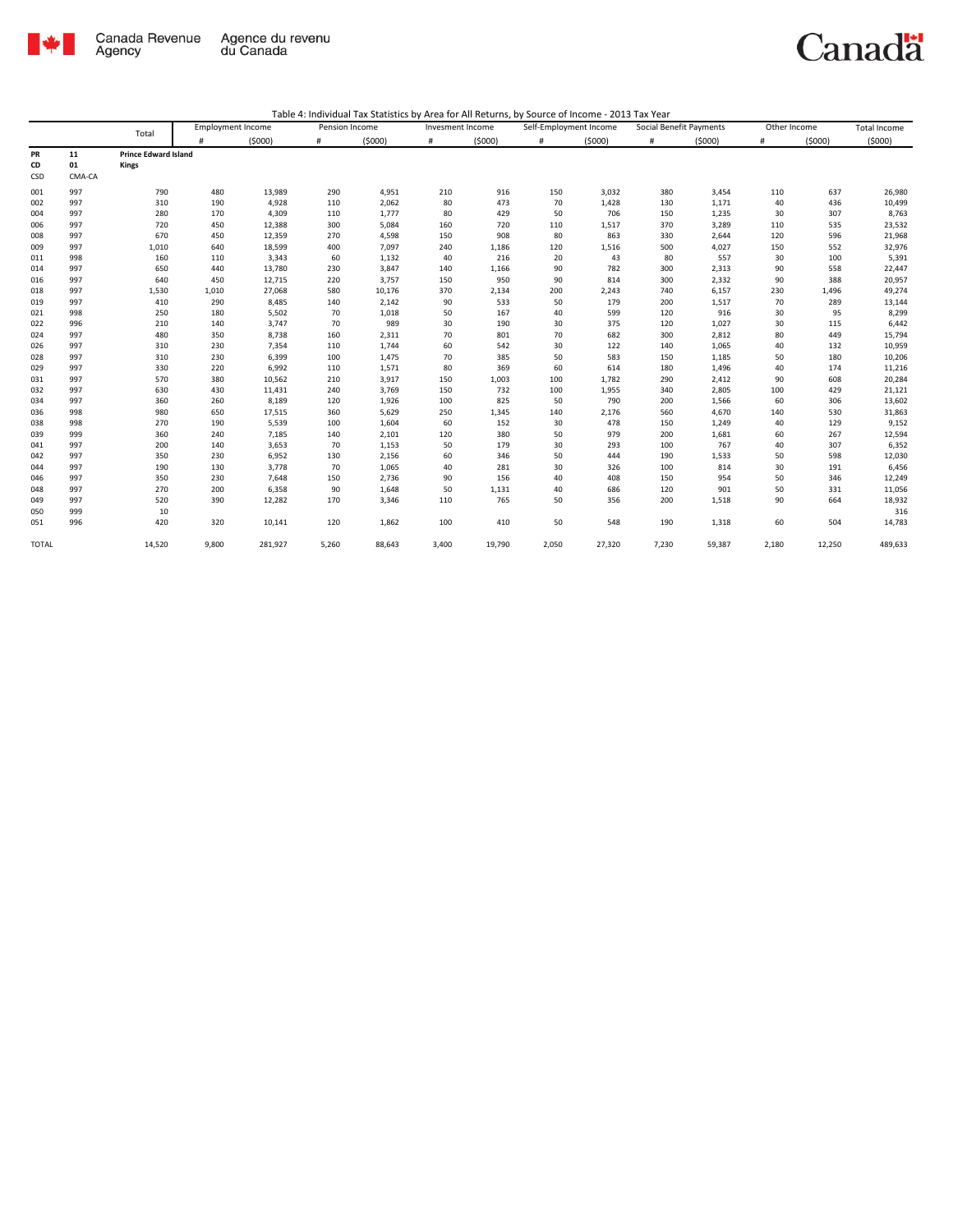

## Canadä

|              |        | Total                       | <b>Employment Income</b> |         | Pension Income |        |       | Invesment Income |       | Self-Employment Income |       | Social Benefit Payments |       | Other Income | Total Income |
|--------------|--------|-----------------------------|--------------------------|---------|----------------|--------|-------|------------------|-------|------------------------|-------|-------------------------|-------|--------------|--------------|
|              |        |                             | #                        | (5000)  | #              | (5000) | #     | (5000)           | $\#$  | (5000)                 | #     | (5000)                  | #     | (5000)       | (5000)       |
| PR           | 11     | <b>Prince Edward Island</b> |                          |         |                |        |       |                  |       |                        |       |                         |       |              |              |
| CD           | 02     | Queens                      |                          |         |                |        |       |                  |       |                        |       |                         |       |              |              |
| CSD          | CMA-CA |                             |                          |         |                |        |       |                  |       |                        |       |                         |       |              |              |
| 001          | 997    | 390                         | 230                      | 5,913   | 160            | 2,727  | 100   | 549              | 70    | 583                    | 190   | 1,299                   | 70    | 396          | 11,468       |
| 004          | 997    | 220                         | 150                      | 4,325   | 80             | 1,155  | 50    | 183              | 30    | 283                    | 110   | 761                     | 40    | 401          | 7,109        |
| 006          | 996    | 380                         | 250                      | 7,839   | 140            | 2,226  | 110   | 779              | 30    | 216                    | 160   | 1,131                   | 60    | 318          | 12,509       |
| 008          | 996    | 760                         | 510                      | 14,590  | 280            | 4,233  | 200   | 1,585            | 120   | 1,424                  | 300   | 2,049                   | 120   | 492          | 24,372       |
| 009          | 996    | 670                         | 490                      | 16,187  | 220            | 4,399  | 200   | 1,495            | 90    | 769                    | 240   | 1,600                   | 150   | 892          | 25,341       |
| 012          | 996    | 880                         | 630                      | 22,091  | 280            | 5,327  | 240   | 2.275            | 120   | 1,279                  | 290   | 1,977                   | 180   | 1,088        | 34,037       |
| 029          | 996    | 620                         | 460                      | 16,978  | 210            | 3,694  | 210   | 1,420            | 100   | 407                    | 190   | 1,185                   | 140   | 764          | 24,449       |
| 031          | 996    | 810                         | 560                      | 19,341  | 300            | 5,587  | 260   | 1,700            | 110   | 1,304                  | 300   | 1,756                   | 160   | 1,079        | 30,766       |
| 032          | 997    | 70                          | 50                       | 1,134   | 40             | 822    | 20    | 251              |       |                        | 30    | 157                     | 20    | 57           | 2,422        |
| 034          | 996    | 270                         | 180                      | 6,122   | 100            | 2,051  | 80    | 226              | 30    | 423                    | 90    | 557                     | 50    | 231          | 9,610        |
| 036          | 996    | 690                         | 490                      | 15,721  | 220            | 3,993  | 230   | 2,834            | 90    | 557                    | 240   | 1,673                   | 120   | 551          | 25,329       |
| 038          | 997    | 730                         | 510                      | 15,874  | 280            | 5,399  | 230   | 1,407            | 100   | 873                    | 270   | 1,769                   | 140   | 989          | 26,311       |
| 039          | 996    | 690                         | 480                      | 16,287  | 220            | 4,735  | 210   | 1,514            | 110   | 1,532                  | 260   | 1,835                   | 140   | 835          | 26,739       |
| 041          | 996    | 440                         | 310                      | 10,969  | 130            | 2,504  | 130   | 633              | 70    | 344                    | 160   | 1,109                   | 90    | 726          | 16,285       |
| 043          | 996    | 270                         | 190                      | 6,264   | 90             | 1,681  | 70    | 471              | 40    | 307                    | 110   | 663                     | 50    | 295          | 9,681        |
| 044          | 996    | 1,330                       | 950                      | 31,285  | 430            | 7,586  | 370   | 3,002            | 160   | 1,221                  | 490   | 3,399                   | 240   | 1,310        | 47,804       |
| 045          | 996    | 230                         | 140                      | 5,116   | 90             | 1,568  | 80    | 1,112            | 50    | 632                    | 90    | 597                     | 40    | 237          | 9,262        |
| 046          | 997    | 640                         | 390                      | 9,953   | 310            | 5,902  | 190   | 1,490            | 70    | 855                    | 320   | 2,494                   | 100   | 426          | 21,120       |
| 051          | 997    | 150                         | 100                      | 3,486   | 50             | 900    | 40    | 327              | 20    | 201                    | 60    | 428                     | 20    | 64           | 5,406        |
| 057          | 996    | 140                         | 100                      | 3,090   | 40             | 651    | 30    | 77               | 20    | 254                    | 50    | 434                     | 20    | 73           | 4,578        |
| 058          | 996    | 470                         | 350                      | 11,274  | 150            | 2,483  | 90    | 410              | 60    | 517                    | 180   | 1,386                   | 70    | 409          | 16,479       |
| 059          | 996    | 180                         | 130                      | 4,206   | 60             | 1,025  | 40    | 57               | 20    | 226                    | 80    | 528                     | 30    | 126          | 6,168        |
| <b>TOTAL</b> |        | 11,030                      | 7,640                    | 248,045 | 3,860          | 70,647 | 3,150 | 23,799           | 1,500 | 14,207                 | 4,200 | 28,789                  | 2,040 | 11,758       | 397,279      |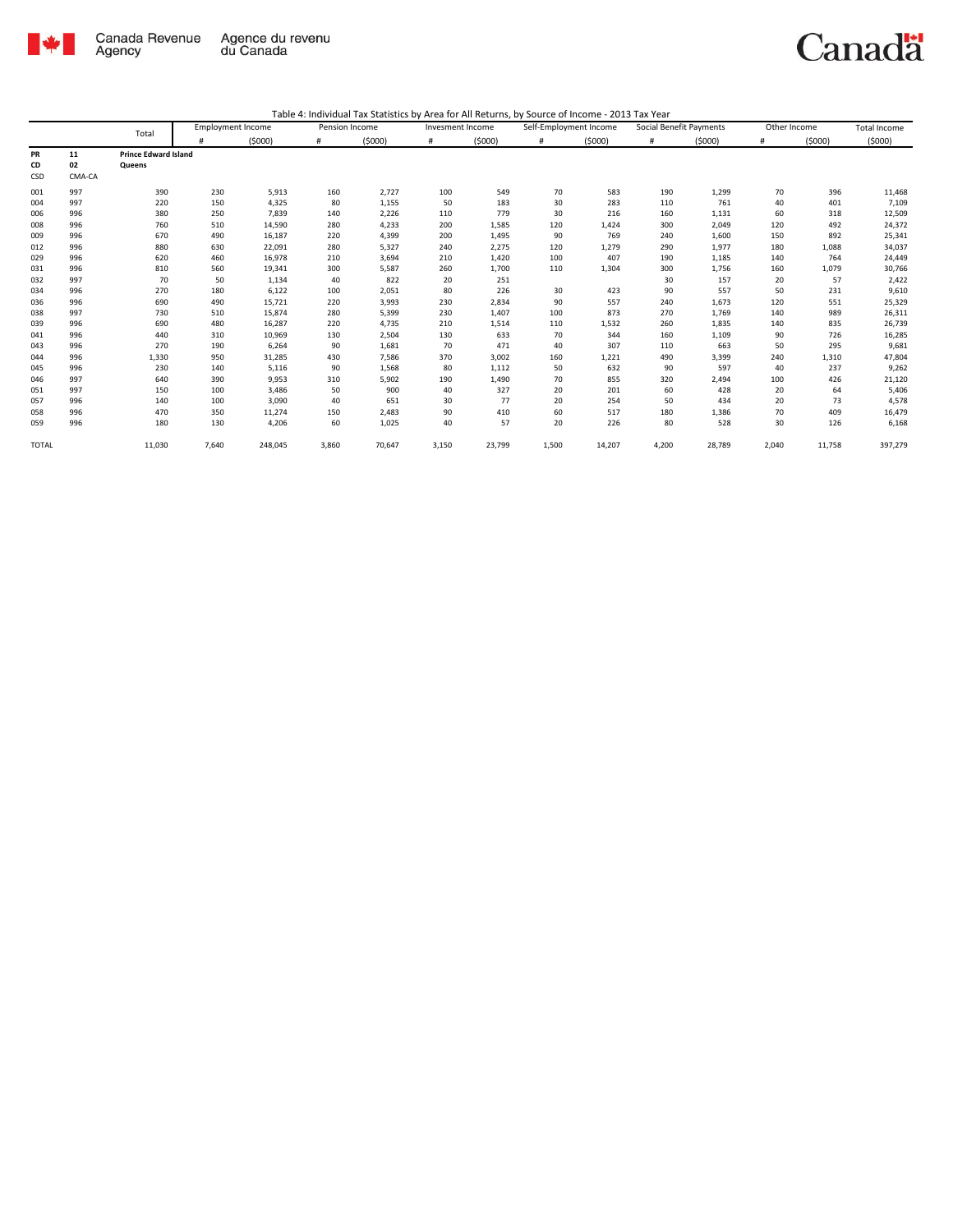

## Canadä

|              |        |                             | <b>Employment Income</b> |         |       | Pension Income |       | Invesment Income |        | Self-Employment Income |        | Social Benefit Payments |       | Other Income |         |
|--------------|--------|-----------------------------|--------------------------|---------|-------|----------------|-------|------------------|--------|------------------------|--------|-------------------------|-------|--------------|---------|
|              |        | Total                       | #                        | (5000)  | #     | (5000)         | #     | (5000)           | #      | (5000)                 | #      | (5000)                  | #     | (5000)       | (5000)  |
| PR           | 11     | <b>Prince Edward Island</b> |                          |         |       |                |       |                  |        |                        |        |                         |       |              |         |
| CD           | 03     | Prince                      |                          |         |       |                |       |                  |        |                        |        |                         |       |              |         |
| CSD          | CMA-CA |                             |                          |         |       |                |       |                  |        |                        |        |                         |       |              |         |
| 001          | 997    | 670                         | 470                      | 14,797  | 240   | 3,693          | 160   | 1,894            | 70     | 192                    | 270    | 1,747                   | 130   | 551          | 22,874  |
| 005          | 997    | 610                         | 450                      | 13,703  | 220   | 4,086          | 140   | 640              | 60     | 325                    | 230    | 1,397                   | 110   | 513          | 20,664  |
| 006          | 996    | 630                         | 450                      | 14,804  | 230   | 3,671          | 160   | 1,483            | 80     | 930                    | 230    | 1,524                   | 130   | 794          | 23,206  |
| 008          | 996    | 290                         | 220                      | 7,464   | 90    | 1,503          | 70    | 778              | 30     | 578                    | 90     | 673                     | 50    | 277          | 11,273  |
| 009          | 996    | 780                         | 570                      | 19,488  | 250   | 4,544          | 200   | 1,749            | 100    | 1,260                  | 270    | 1,740                   | 130   | 699          | 29,478  |
| 010          | 997    | 130                         | 100                      | 3,538   | 40    | 905            | 30    | 412              | 10     | 89                     | 40     | 251                     | 30    | 137          | 5,332   |
| 011          | 996    | 870                         | 620                      | 20,619  | 320   | 6,021          | 290   | 2,786            | 90     | 727                    | 320    | 2,203                   | 170   | 1,062        | 33,418  |
| 012          | 996    | 1,530                       | 1,080                    | 37,589  | 520   | 10,170         | 460   | 3,391            | 190    | 2,721                  | 530    | 3,506                   | 300   | 1,537        | 58,914  |
| 013          | 996    | 110                         | 70                       | 2,440   | 40    | 867            | 20    | 257              | 20     | 313                    | 50     | 303                     | 10    | 55           | 4,235   |
| 014          | 996    | 1,230                       | 840                      | 28,811  | 450   | 8,495          | 420   | 3,397            | 150    | 2,343                  | 480    | 3,250                   | 230   | 1,057        | 47,353  |
| 016          | 996    | 910                         | 620                      | 20,196  | 330   | 6,310          | 310   | 2,570            | 140    | 1,508                  | 360    | 2,603                   | 160   | 863          | 34,050  |
| 018          | 996    | 130                         | 100                      | 3,282   | 30    | 536            | 40    | 238              | 20     | 167                    | 50     | 281                     | 30    | 201          | 4,705   |
| 026          | 996    | 960                         | 650                      | 21,112  | 370   | 6,127          | 270   | 836              | 90     | 1,142                  | 450    | 3,144                   | 150   | 628          | 32,989  |
| 027          | 997    | 230                         | 160                      | 5,109   | 90    | 1,491          | 60    | 338              | 20     | 183                    | 110    | 792                     | 30    | 74           | 7,987   |
| 028          | 996    | 590                         | 430                      | 12,536  | 190   | 3,259          | 140   | 360              | 70     | 643                    | 250    | 1,910                   | 80    | 399          | 19,106  |
| 029          | 996    | 330                         | 230                      | 7,350   | 120   | 2,007          | 90    | 252              | 30     | 228                    | 150    | 1,236                   | 50    | 175          | 11,248  |
| 031          | 996    | 590                         | 450                      | 14,261  | 180   | 2,718          | 160   | 423              | 70     | 520                    | 250    | 1,849                   | 90    | 444          | 20,216  |
| 032          | 997    | 540                         | 370                      | 11,639  | 190   | 2,907          | 140   | 599              | 110    | 399                    | 280    | 2,423                   | 70    | 285          | 18,252  |
| 033          | 996    | 210                         | 140                      | 4,363   | 80    | 1,466          | 60    | 152              | 40     | 492                    | 90     | 772                     | 40    | 288          | 7,533   |
| 034          | 997    | 670                         | 430                      | 11,358  | 220   | 3,285          | 140   | 348              | 180    | 894                    | 390    | 3,662                   | 80    | 561          | 20,110  |
| 035          | 997    | 210                         | 190                      | 1,197   | 20    | 282            | 10    | 51               | $10 -$ | 34                     | 110    | 674                     |       |              | 2,170   |
| 036          | 997    | 360                         | 230                      | 5,945   | 110   | 1,436          | 70    | 206              | 80     | 348                    | 220    | 2,060                   | 40    | 162          | 10,158  |
| 038          | 997    | 280                         | 170                      | 4,503   | 110   | 1,676          | 60    | 295              | 70     | 501                    | 160    | 1,416                   | 30    | 143          | 8,534   |
| 041          | 997    | 660                         | 440                      | 11,949  | 230   | 3,392          | 170   | 745              | 100    | 648                    | 350    | 2,711                   | 90    | 460          | 19,905  |
| 042          | 997    | 660                         | 430                      | 12,409  | 260   | 4,198          | 180   | 990              | 80     | 736                    | 330    | 2,690                   | 90    | 715          | 21,739  |
| 044          | 997    | 230                         | 140                      | 3,648   | 80    | 1,101          | 60    | 166              | 60     | 455                    | 140    | 1,199                   | 20    | 74           | 6,643   |
| 046          | 997    | 490                         | 330                      | 9,980   | 170   | 2,820          | 130   | 503              | 90     | 255                    | 270    | 2,203                   | 70    | 415          | 16,176  |
| 048          | 997    | 420                         | 290                      | 8,217   | 150   | 2,479          | 90    | 790              | 60     | 388                    | 220    | 1,676                   | 50    | 276          | 13,825  |
| 049          | 997    | 1,040                       | 670                      | 21,274  | 380   | 5,923          | 250   | 1,603            | 160    | 1,934                  | 540    | 4,069                   | 140   | 620          | 35,423  |
| 051          | 997    | 900                         | 610                      | 19,266  | 290   | 4,425          | 260   | 1,504            | 140    | 2,112                  | 440    | 3,378                   | 140   | 873          | 31,558  |
| 052          | 997    | 910                         | 570                      | 17,366  | 380   | 6,449          | 280   | 1,745            | 140    | 1,600                  | 460    | 4,040                   | 160   | 810          | 32,009  |
| 054          | 997    | 680                         | 460                      | 13,253  | 240   | 4,563          | 170   | 975              | 110    | 1,467                  | 390    | 3,338                   | 100   | 502          | 24,099  |
| 056          | 997    | 1,180                       | 820                      | 20,222  | 440   | 5,386          | 300   | 1,314            | 230    | 2,406                  | 780    | 7,297                   | 140   | 496          | 37,121  |
| 057          | 999    | 50                          | 30                       | 783     | 20    | 264            | 10    | 10               | 10     | 108                    | 40     | 306                     |       |              | 1,470   |
| 058          | 998    | 1,470                       | 1,040                    | 26,842  | 510   | 6,393          | 450   | 1,272            | 350    | 3,824                  | 990    | 9,860                   | 210   | 890          | 49,081  |
| 059          | 998    | 660                         | 490                      | 12,908  | 220   | 2,853          | 210   | 419              | 150    | 1,656                  | 440    | 4,592                   | 90    | 380          | 22,807  |
| 062          | 999    | 130                         | 80                       | 1,763   | 60    | 611            | 30    | 58               | 20     | 445                    | 90     | 866                     | 10    | 61           | 3,803   |
| <b>TOTAL</b> |        | 22,360                      | 15,420                   | 465,984 | 7,870 | 128,312        | 6.070 | 35,547           | 3,400  | 34,501                 | 10,840 | 87,640                  | 3,440 | 17,533       | 769,517 |